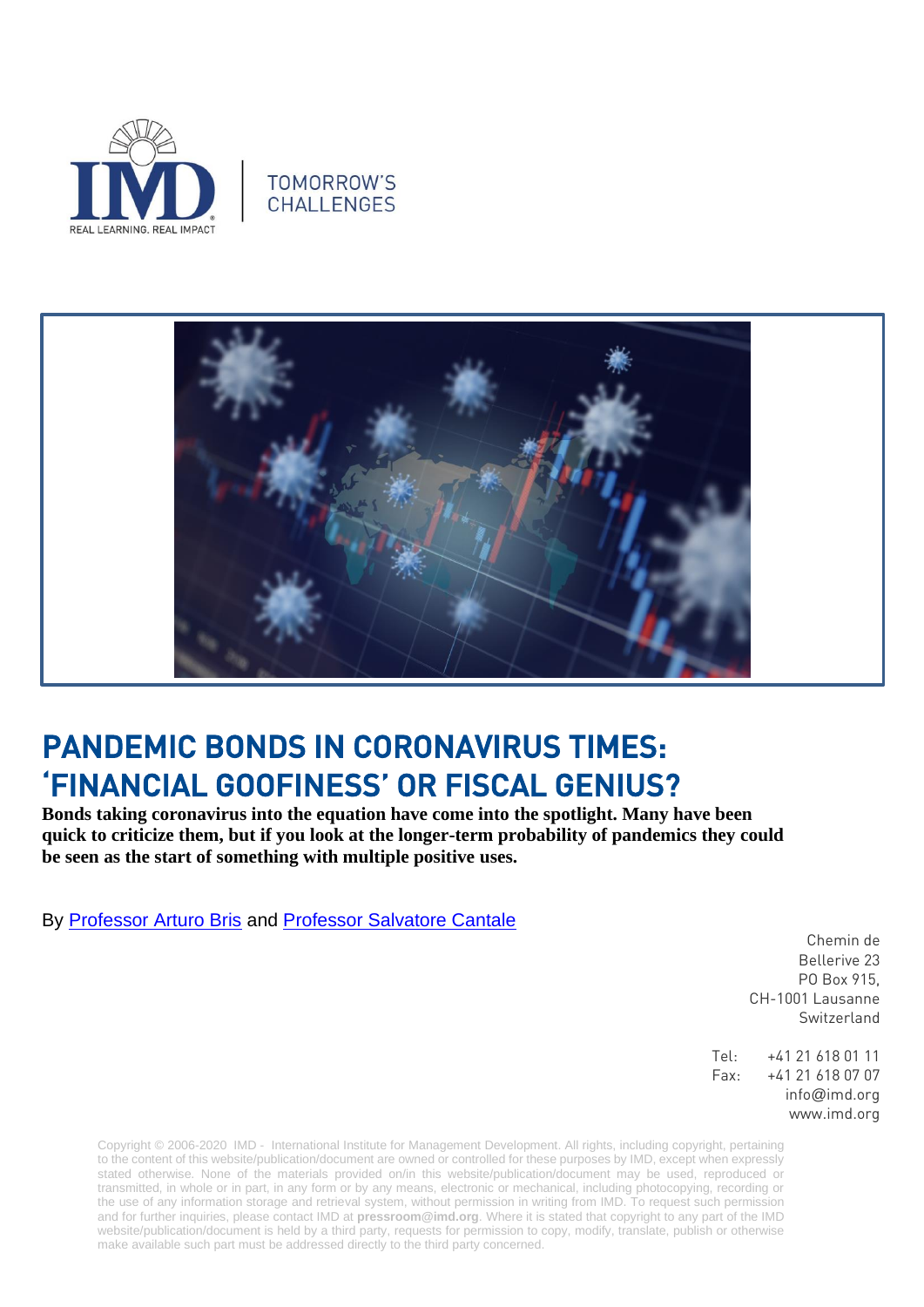Most of us heard the term "coronavirus" for the first time earlier this year. However, the threat of a new massive contagion similar to SARS or MERS was already known to the World Health Organization (WHO) and probably some in the medical community.

Even more interestingly, it was also well known to financial markets. In June 2017, the International Bank for Reconstruction and Development (IBRD, the lending arm of the World Bank) issued some USD \$320 million in CAT (pandemic) bonds, or coronavirus bonds, that would expire on July 15, 2020 and that took coronavirus [into consideration.](https://eur02.safelinks.protection.outlook.com/?url=http%3A%2F%2Fpubdocs.worldbank.org%2Fen%2F882831509568634367%2FPEF-Final-Prospectus-PEF.pdf&data=02%7C01%7Cross.chainey%40imd.org%7C0e763b69124b4729e1ff08d7bf750643%7Cd3113834f50947508faf7c92d551149c%7C0%7C0%7C637188381641796425&sdata=VUkZno1g3BoXQ8sM4utrIipRndWpqeZUbSvGkby5GVk%3D&reserved=0%3e) These bonds were risky financial instruments whose payoffs were contingent upon the outbreak of a global disease – coronavirus was one in a list including flu, Crimean Congo hemorrhagic fever, filovirus, Lassa fever and Rift Valley Fever.

How do they work? An investor would invest, for example, USD \$1,000 on June 2017 and get their money back three years later. During that period, they would receive interest of between 8%-12% per year depending on the specific instrument and the evolution of interest rates and paid monthly. Payments were made possible by contributions from the governments of Japan and Germany, termed IBRD donor countries because of their regular contributions.

At the end of the life of the bond, the investor would get their USD \$1,000 back. However, if during these three years there was an outbreak of the aforementioned diseases, the bonds would stop making the monthly interest payments and would not pay the base amount. That is, the investor would lose their money and instead it would be funneled off to to the affected countries, courtesy of the IBRD.

Additionally, in a bid to prevent the payments of coronavirus bonds, the WHO also enlisted a precise, albeit heavy, set of rules designed to help qualifying the trigger. Overall, it was designed as an insurance mechanism to help some of the world's poorest countries deal with a possible pandemic.

The bonds have come to popular attention because the recent Covid-19 outbreak is the first event to trigger the default (that is, the loss of the base amount by investors) on the bonds, and have been [deemed useless](file:///C:/Users/Chainey/AppData/Local/Microsoft/Windows/INetCache/Content.Outlook/V8GV1PNF/%3chttps:/eur02.safelinks.protection.outlook.com/%3furl=https:/www.france24.com/en/20200226-coronavirus-pandemic-bonds&data=02|01|ross.chainey@imd.org|0e763b69124b4729e1ff08d7bf750643|d3113834f50947508faf7c92d551149c|0|0|637188381641796425&sdata=ZQqE5ZgE1Lj28AelgYx64gSzQwNRzQPduc67WjdNsT8=&reserved=0%3e,%22) and accused of ["waiting for people to](https://eur02.safelinks.protection.outlook.com/?url=https%3A%2F%2Fwww.theguardian.com%2Fglobal-development%2F2020%2Ffeb%2F28%2Fworld-banks-500m-coronavirus-push-too-late-for-poor-countries-experts-say&data=02%7C01%7Cross.chainey%40imd.org%7C0e763b69124b4729e1ff08d7bf750643%7Cd3113834f50947508faf7c92d551149c%7C0%7C0%7C637188381641806384&sdata=MLdUq9HQ6iyWrW2i4hMfqiy2L6vvCUoz4lSxLWn4kno%3D&reserved=0) die."

Former World Bank Chief Economist Larry Summers [has described the issuance as](file:///C:/Users/Chainey/AppData/Local/Microsoft/Windows/INetCache/Content.Outlook/V8GV1PNF/%3chttps:/eur02.safelinks.protection.outlook.com/%3furl=https:/edition.cnn.com/2020/02/15/business/pandemic-bonds-coronavirus/index.html&data=02|01|ross.chainey@imd.org|0e763b69124b4729e1ff08d7bf750643|d3113834f50947508faf7c92d551149c|0|0|637188381641806384&sdata=it6rAj8WXzJdd4NCpzmx18XLBJaIE0bUNX2FSDZ229Q=&reserved=0%3e%22) ["financial goofiness" and an "embarrassing](file:///C:/Users/Chainey/AppData/Local/Microsoft/Windows/INetCache/Content.Outlook/V8GV1PNF/%3chttps:/eur02.safelinks.protection.outlook.com/%3furl=https:/edition.cnn.com/2020/02/15/business/pandemic-bonds-coronavirus/index.html&data=02|01|ross.chainey@imd.org|0e763b69124b4729e1ff08d7bf750643|d3113834f50947508faf7c92d551149c|0|0|637188381641806384&sdata=it6rAj8WXzJdd4NCpzmx18XLBJaIE0bUNX2FSDZ229Q=&reserved=0%3e%22) error." Some of these criticisms are certainly justifiable. For example, the bonds help the suffering country only after very strict conditions which are also legally complex to verify have been met. One of these is that a certain number of deaths must have been officially recorded, implying that countries can only use the money to resolve, but not to prevent, a pandemic. Other criticisms were less justifiable.

All in all, we see these early attempts to securitize such risks as a great potential solution for helping to address some of the most devastating diseases in today's society. Here are the three driving forces behind our thinking:

1. Coronavirus bonds price a risk that is highly uncorrelated with the traditional sources of financial risks to which investors are exposed (currency risk, geopolitical risks, market risks, and even cybersecurity and terrorism risk). Therefore, they offer a relatively cheap way to

Copyright © 2006-2020 IMD - International Institute for Management Development. All rights, including copyright, pertaining to the content of this website/publication/document are owned or controlled for these purposes by IMD, except when expressly stated otherwise. None of the materials provided on/in this website/publication/document may be used, reproduced or transmitted, in whole or in part, in any form or by any means, electronic or mechanical, including photocopying, recording or the use of any information storage and retrieval system, without permission in writing from IMD. To request such permission and for further inquiries, please contact IMD at **[pressroom@imd.org](mailto:pressroom@imd.org)**. Where it is stated that copyright to any part of the IMD website/publication/document is held by a third party, requests for permission to copy, modify, translate, publish or otherwise make available such part must be addressed directly to the third party concerned.